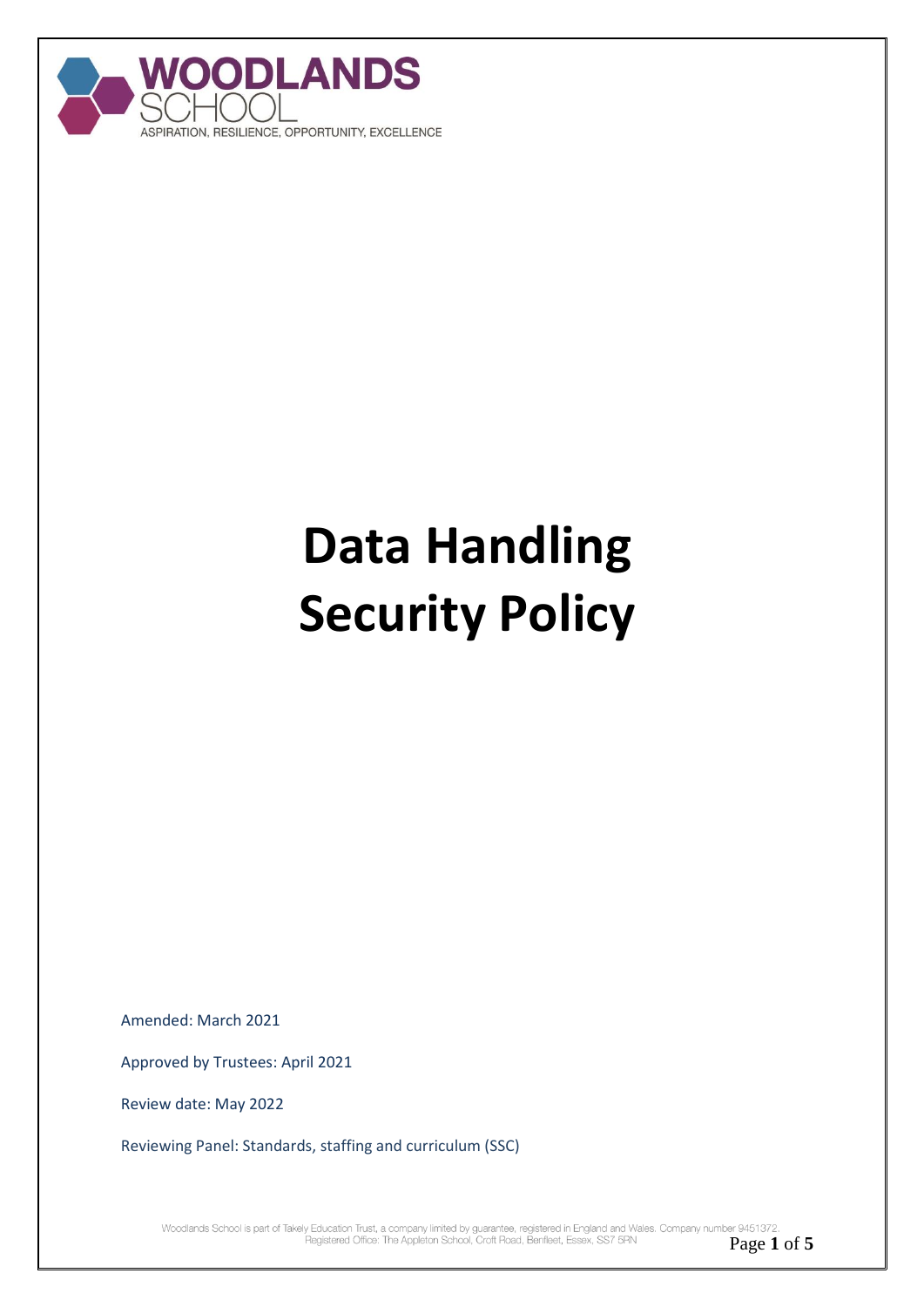# **Data Handling Security Policy**

Responsibilities for managing IT equipment, removable storage devices and papers, in the office, in transit and at home or other work locations

Policy points are numbered. The numbering corresponds to explanations of 'why?' and 'how?' for each point further down the page.

## **What must I do?**

- 1. *MUST*: You must take **responsibility** for the security of the equipment allocated to you and that is in your custody.
- 2. *MUST:* When you are physically **transporting** our data outside of our premises, on any medium, you must take steps to keep it secure
- 3. *MUST:* You must not leave Official-Sensitive data unattended in a **vehicle** for longer than 10 minutes, and always keep it out of sight
- 4. *MUST*: You must take appropriate steps to secure our data at **home** and other organisations' **premises**
- 5. *MUST:* If working with our data on approved unmanaged equipment, you must **remove** the data when finished
- 6. *MUST:* If you are taking Official-Sensitive information out of the office, this must be **recorded**
- 7. *MUST:* You must make sure that conversations discussing sensitive data are only audible by an **appropriate audience**
- 8. *MUST NOT*: You must not allow anyone **access** to your IT equipment through your IT account
- 9. *MUST NOT:* You must not use any equipment to store our business data that has not been **approved**
- 10. *MUST NOT*: You must not allow unauthorised people to be able view information on your IT equipment **display**
- 11. *MUST NOT:* You must not save your passwords to any web based system which holds our data in the browser
- 12. *MUST:* You must always use an approved secure method of **disposing** of physical documents and data storage devices
- 13. *MUST*: You must **return** all equipment which has been issued to you by us prior to leaving your employment.
- 14. *MUST*: You must **report** as quickly as possible if your equipment is lost or stolen and assist with any **investigation**
- 15. *MUST*: You must ensure that all security functions are **enabled** on your portable equipment, such as pin codes and password access
- 16. *MUST*: You must keep your portable equipment, **clean and serviceable**, including keeping it charged.
- 17. *MUST NOT*: You must not take any of our equipment **abroad** unless you are traveling in a business capacity with approval.
- 18. *MUST NOT*: You must not give your portable equipment to **another person** if you are not using it.
- **19.** *MUST*: You must immediately raise as a security incident any loss, unlawful access or theft of the data we are responsible for.

## **Why must I do it?**

- 1. You are the custodian of the equipment; it is your responsibility to keep it physically secure.
- 2. To prevent any accidental loss (for example papers or removable media accidentally falling out of bags), or theft (by exposing papers or equipment by not securing them properly). Although laptops are encrypted, it is still possible for a motivated criminal with technical knowledge to access data.
- 3. Experience in investigation of thefts at employee homes has shown that if equipment is left in plain view it will be taken, whereas storing away out of sight when not in use results in fewer cases of theft.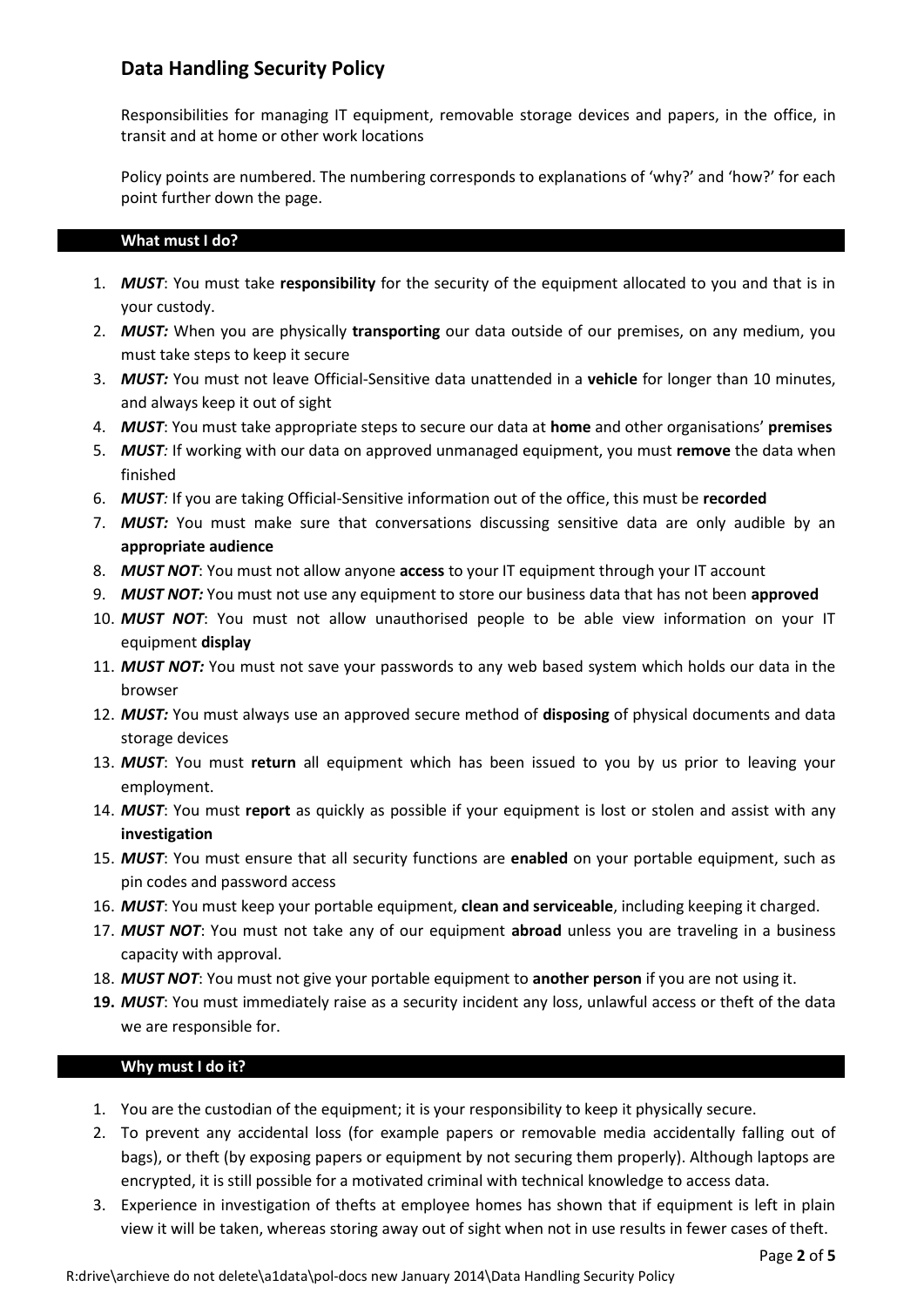- 4. To prevent accidental loss, unauthorised use and theft in your home and whilst in other Organisations' premises
- 5. Data in the browser cache or temporary file storage may be useable by other subsequent users of the same device.
- 6. To make sure that others know who has custody of important information at all times
- 7. We have a duty even within our premises to make sure that personal data is only made available to those with the business need to access it. This applies verbally as well as in recorded form.
- 8. All activity on your IT account is assumed to be yours. Logs of activity are maintained. You are accountable for any wrongdoing through your account.
- 9. Equipment purchased through us will have appropriate technical security installed, or will have best practice guidance on how to use the equipment securely
- 10. Unauthorised people may be able to see sensitive information on your screen.
- 11. This introduces the risk of someone who can gain access to your device also getting easy access to the data on your work emails
- 12. Secure destruction processes safeguard the information stored on IT devices and physical documents and prevent data being accessed by unauthorised persons
- 13. Providing such items is costly and represents a data security risk. We reserve the right to treat instances of refusing to return such items as theft.
- 14. This enables to promptly remove data from devices remotely, therefore reducing the risk. Such investigations may lead to disciplinary action, and in extreme circumstances could lead to the service area seeking financial remuneration. Having all the information about a security incident helps us to resolve it quickly and take the appropriate action to manage any risks of information being lost.
- 15. Such measures help keep the device and information available on it secure.
- 16. Correct use and basic maintenance helps us gain best value from the investment we make in our equipment.
- 17. We need to be aware of any risk of using our equipment abroad, especially in countries who do share common legislation to safeguard personal data, and where internet services may expose our devices and therefore our network to malicious threats. There may also be costs involved in replacing equipment which is subject to precautionary measures on your return. The costs of reviewing requests and replacing equipment are not appropriate for instances of employees wanting to use equipment whilst on holiday. Business continuity cover arrangements and delegation should be able to manage instances of leave.
- 18. Portable equipment is asset managed across our estate and assigned to an individual. Being able to accurately evidence who holds what equipment is an important assurance we give to the Information Commissioners Office over our ability to manage our assets and the information available on them.
- 19. Reporting security incidents allows us to manage our risks and ensure that we take step to avoid similar occurrences.

# **How must I do it?**

- 1. By following the points in this policy
- 2. This relates to paper files, phones, laptops and other removable media such as USB memory sticks, discs and external hard drives. Use equipment which reduces physical effort in order to appropriately manage the risk of overloading or forcing a tenuous hold over physical documents which can result in accidental loss of control over the information. Items should not be visible to others; even partially. This means they should be secured within an appropriate bag or other robust container. Laptop bags are suitable, ensuring that zip compartments are closed concealing the contents. Employees frequently needing to transport quantities of information that are too bulky to carry under full control and/or transporting Official-Sensitive data must review with their manager the need for being supplied with wheeled suitcase-style equipment with code locks to further secure the information.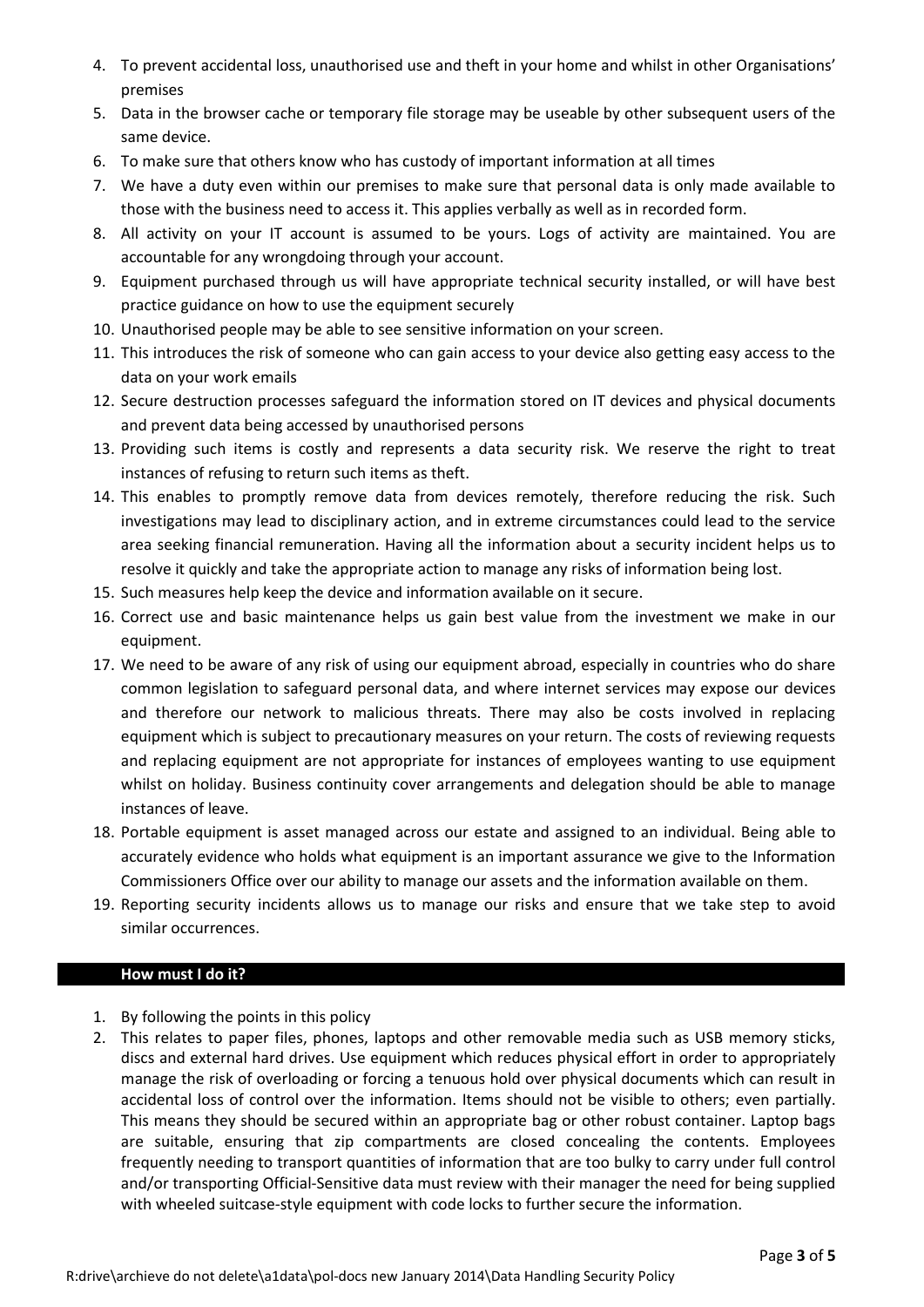- 3. Items such as paper files, phones, laptops and other removable media left in a vehicle should only be unattended for a short period of time (maximum of 10 minutes for Official-Sensitive information) and must be kept out of sight (not visible to anyone looking in through a vehicle window). Locked in a boot is considered secure for a limited time if it cannot be taken with you when leaving a car.
- 4. Only authorised users (this means people with IT accounts provided by us) can use your IT equipment and only through using their own accounts. It is not acceptable to allow family members or friends to use IT facilities or have access to our information even if you are present. You must also make sure that when IT equipment and hard-copy information is not in use that it is stored securely out of sight. If you are located temporarily in the premises of another organisation or your work requires site visits or entering homes of service users, you must secure IT equipment and hard-copy information. Make sure you understand what information your role allows you to share with partners or service users and limit the information you make available accordingly. Your role may require you to allow someone to have access to your IT device, for example a service user in their home may need to read content on your screen and select options from menus. You must understand the limits of their access requirements and manage this access. If you are located in the premises of another Organisation as a semi-permanent base, it is reasonable to leave our data in your allocated office or team area provided that you have the same level of secure storage for equipment and hard-copy as you would in our buildings. You must get approval for storing our data in premises not managed by us from your manager if the location is anything other than your permanent office base.
- 5. On most systems this can be done by selecting 'public network' when setting up the access. Otherwise it will need to be done manually in the web browser options.
- 6. You should have access to systems or a log which allow you to 'sign-out' or record what information you are taking custody of, when taken, when returned and (if appropriate) why and under whose authority. Where such facilities are available they must be used.
- 7. Most employees who handle Official-Sensitive data will have been located with those of similar roles or be in self-contained spaces. However, there is always the possibility of unauthorised persons being in the vicinity when you may need to discuss sensitive personal data with colleagues near you or over the phone, or display on a screen. You must make sure as the person who is custodian of the information that it is appropriate to discuss or display the information in the circumstances. You must make sure that if you are overhearing or otherwise being exposed to data to which you should not have access, you alert the information custodian to the fact that they are not managing the information appropriately.
- 8. Make sure that you lock your screen at all times if you leave your laptop/ desktop or phone unattended to avoid someone accessing your account without your knowledge. Always supervise and monitor anyone using your device in the strictly limited circumstances where allowing someone access is acceptable (for example a service user in their home may need to read content on your screen and select options from menus).
- 9. This is including but not limited to computers, printers, phones, tablets and cameras. Order equipment through us and follow any conditions of use associated with an exception to policy, and follow any standard instructions that are supplied with the device. Where technically feasible, encryption will be applied to secure the contents of storage devices.
- 10. Ensure that no-one in your vicinity can see and read the screen of your device. This applies to working in public places (such as cafes with Wi-Fi), in partner organisations' offices, and even when hotdesking within our premises when viewing Official-Sensitive data unless you are certain that others around you are allowed to see similar data.
- 11. Do not approve any offer from your device's browser to save your password when logging in to OWA.
- 12. Make use of the facilities for secure disposal of paper documents and IT storage devices.
- 13. Follow a leavers checklist with your manager
- 14. Raise a security incident and inform your manager. Provide any information requested of you by an investigating officer
- 15. Follow the instructions provided to you with your equipment
- 16. Follow the instructions provided to you with your equipment
- 17. Request an exception to policy request have your case considered
- 18. Ensure that any equipment given or received by you is through our processes
- 19. Follow the Security Incidents policy